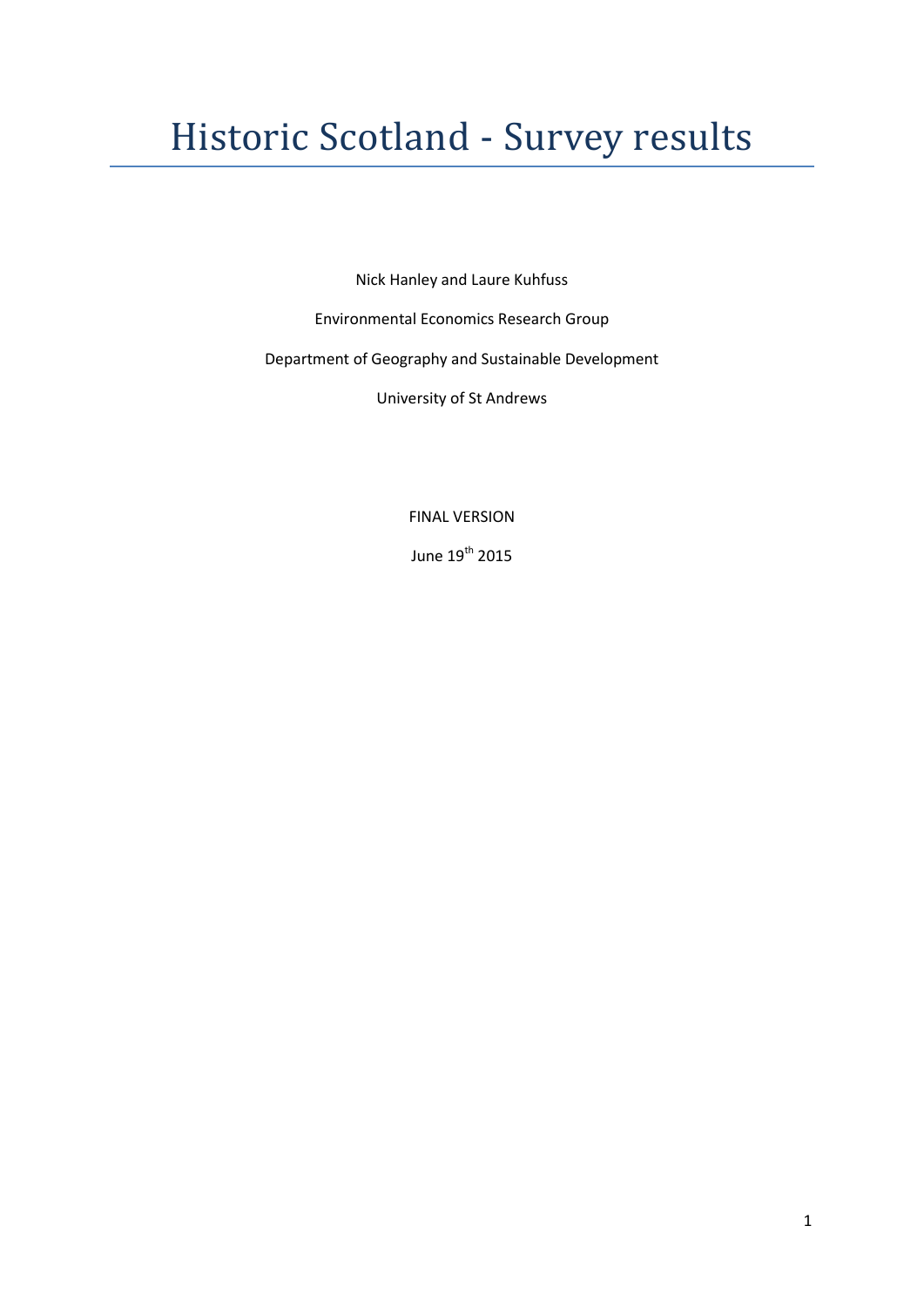# Historic Scotland - Survey results

This short report presents the results obtained after the analysis of the survey responses. The aim of the survey was to gather data on Scottish population's willingness to pay for the protection of 6 different historic sites: Aberlemno Cross, Calanais, Kilchurn Castle, Maclellan's Castle, Mousa Broch and St Andrews Cathedral. Beyond the question of whether the general public is willing to contribute to the protection of historic sites through their taxes, we will also analyse whether individuals would prefer to target funding at specific sites, if yes to which ones, and whether their familiarity with and distance to these sites influences this choice.

We will first provide a brief description of the sample, then analyse the WTP results. Tables are presented in the appendices.

# **1/ General sample description**

Each respondent was asked to state his/her willingness to pay for the conservation of two of the 6 sites. 309 respondents answered the questionnaire concerning Aberlemno Cross and Kilchurn Castle, 302 answered the questionnaire concerning Calanais and Maclellan's Castle, and finally 336 answered the one concerning Mousa Broch and St Andrews Cathedral (**Table 1**).

On average 67% of the respondents did not recognise the site presented on the picture, 20 % recognised it but had never visited it, and 12% recognised and had visited the site. **Table 2** shows that Calanais is the most recognised (but not visited) site, and St Andrews Cathedral the most visited. Aberlemno Cross, Maclellan's Castle and Mousa Broch are unknown to more than 80% of the respondents. On average, respondents live 128.95 mile away from the site they are presented. On average, respondents live further away from Calanais (189 miles) and Mousa Broch (285 miles) than from the other sites (**Table 2b**).

**Tables 3 to 8** give the socio-demographic characteristics of the respondents.

# **2/ Analysis of willingness to pay (WTP)**

A total of 1738 stated WTP were collected through the survey (**Table 9**). A bidding game format was used. We will first focus our analysis on the zero bids (WTP = 0) and identify the protest bids amongst these. Then, we will present the analysis of the average willingness to pay, estimated after excluding the previously identified protest bids.

## **2.1/ Analysis of zero bids**

#### **2.1.1/ Differentiation of protest and true zero bids**

Two types of respondents can state zero bids:

(i) Protest bidders, i.e. those who state a zero value when they actually value the good, perhaps due to a lack of credibility of the hypothetical market;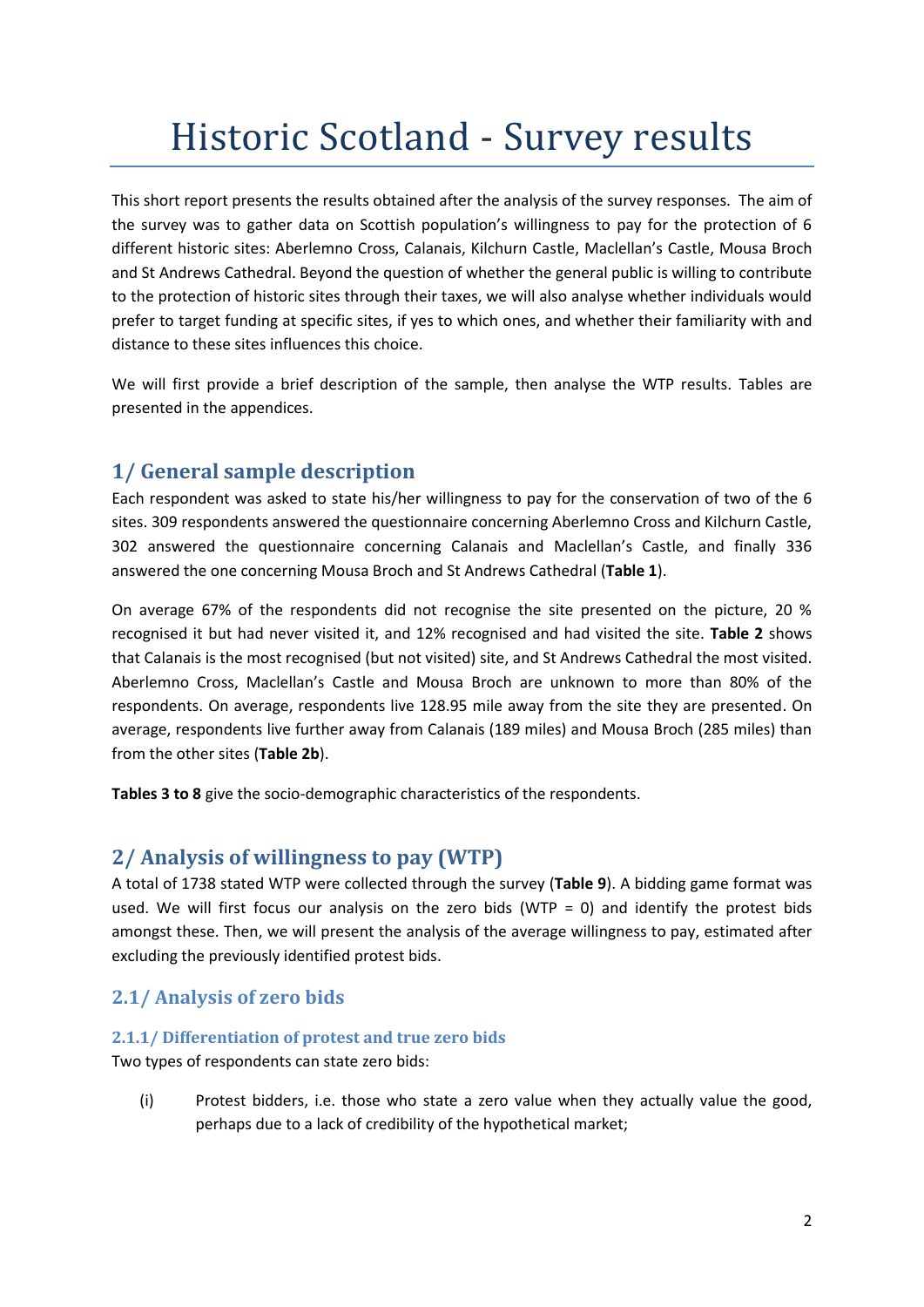(ii) True zero bidders, i.e. those who actually give a null value to the project presented (protection of the historic building). This can be either because they gain no utility from the site, or because they are unable to afford to pay to protect it.

The answer to the follow-up question has been used to distinguish protest from true zero bids, using the following criteria (**Table 10**):

| Table 10: follow-up zero bids                                    |       |         | True /      |
|------------------------------------------------------------------|-------|---------|-------------|
|                                                                  | Freq. | Percent | Protest     |
| Already donate (enough) to charities                             | 3     | 0.34    | Protest     |
| Don't know\can't remember                                        | 18    | 2.02    | Protest     |
| Government/local authority should pay                            | 13    | 1.46    | Protest     |
| I am a member of the National Trust                              | 3     | 0.34    | Protest     |
| I am a non-tax payer/I am not working                            | 11    | 1.24    | Protest     |
| I am not concerned about the condition of this site              | 236   | 26.55   | <b>True</b> |
| I cannot afford to pay any more in taxes, even if that means the |       |         |             |
| site will deteriorate                                            | 515   | 57.93   | <b>True</b> |
| I do not know it/have never heard of it                          | 6     | 0.67    | <b>True</b> |
| I do not know where the money will go/not clear where it will be |       |         |             |
| spent                                                            | 7     | 0.79    | Protest     |
| I pay enough tax/do not want to pay more tax                     | 12    | 1.35    | <b>True</b> |
| It is not a priority/other things are more important (all        |       |         |             |
| references)                                                      | 10    | 1.12    | <b>True</b> |
| It is not local/I would rather support local area                | 4     | 0.45    | Protest     |
| Nothing                                                          | 3     | 0.34    | Protest     |
| Other                                                            | 20    | 2.25    | Protest     |
| People with (more) money should pay                              | 4     | 0.45    | Protest     |
| Should go towards ALL sites/should go towards other sites        | 4     | 0.45    | Protest     |
| They get enough money                                            | 9     | 1.01    | Protest     |
| Visitors/tourists should pay an entrance fee/people who go       |       |         |             |
| there should pay                                                 | 11    | 1.24    | Protest     |
| Total                                                            | 889   | 100     |             |

Amongst the 889 zero bids, 110 are identified as protest bids and are dropped for the analysis of the average WTP. **Table 11** shows the partition of the protest and true zero bids amongst the sites. It appears that Calanais and Maclellan's Castle (presented in the same questionnaire) received a higher proportion of protest bids; while Aberlemno Cross and Kilchurn Castle received fewer true zero bids.

**After dropping the 110 protest bids the sample includes 1628 observations on WTP, stated by 836 respondents.**

#### **2.1.2/ Analysis of protest bids**

A probit regression was run in order to analyse the propensity of respondents to be protest bidders (**Table 12**). As we observed previously, Calanais and Maclellan's Castle are more likely to receive protest bids (the questionnaire concerning these two sites was answered by a higher proportion of protest bidders). The propensity of a protest bid also increases with age, if respondent has children,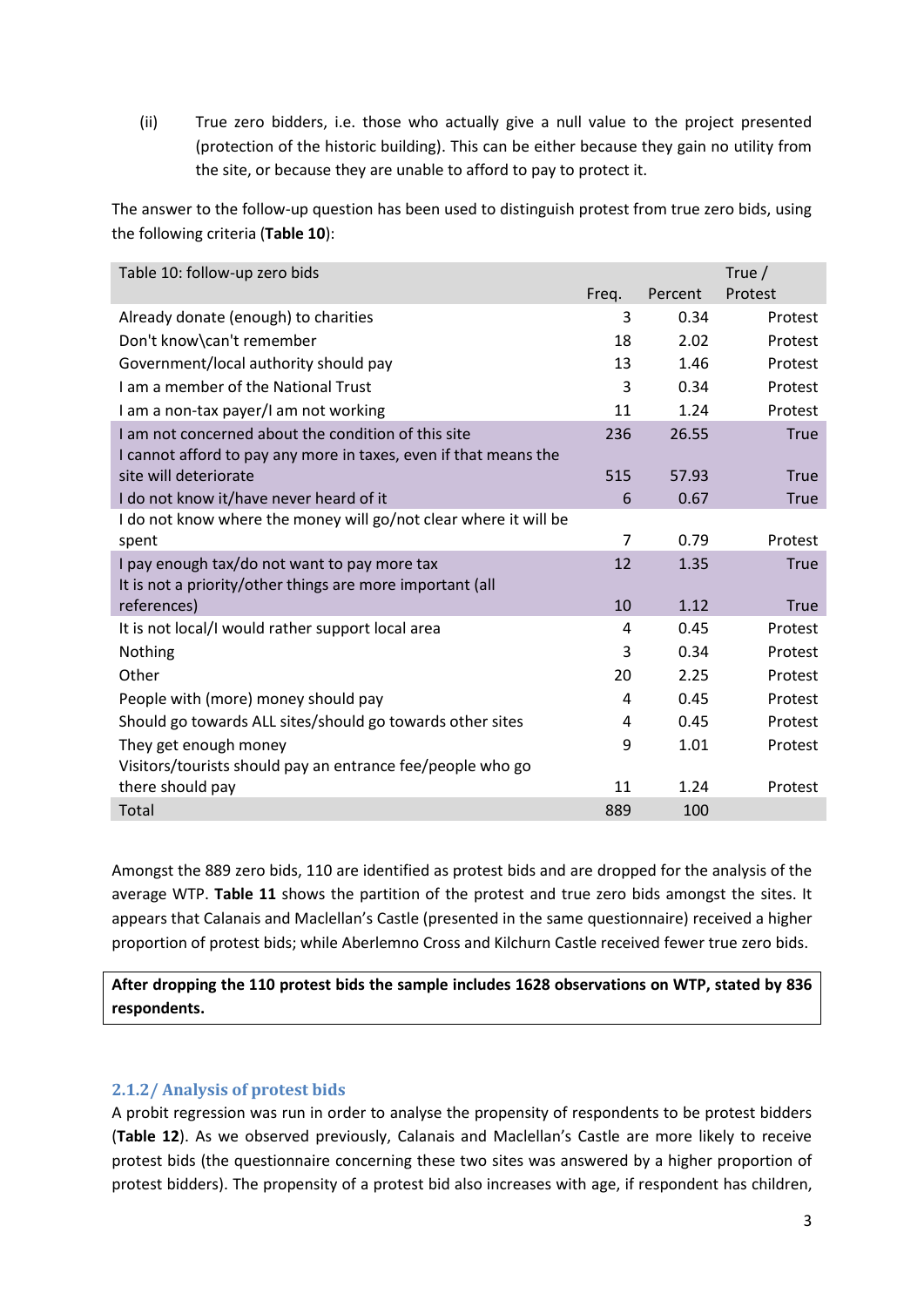belong to the social class B or C2 rather than class E, if they are not working rather than full time employed and if they are rural inhabitant (rather than urban inhabitants or from conurbation). Finally, the propensity of being a protester decreases with the distance to the evaluated site, which means that respondents leaving nearby the evaluated site were more frequently giving protest bids.

#### **2.1.3/ Analysis of true zero bids**

Just as with the protest bids, the true zero bids are analysed with a probit regression. The results of 3 probit models are presented in **Table 13**, each one introducing different explanatory variables. Respondents who recognise the site they are presented on the picture are less likely to state a zero willingness to protect this site, but having actually visited the site has no significant impact. As we previously observed in Table 11, Aberlemno Cross and Kilchurn Castle received significantly fewer true zero bids. As for protest bids, the propensity of a true zero bid also increases with age and if respondents are not working rather than full time employed and decreases if they are urban rather than rural inhabitants. However, inhabitants from a conurbation and non-workers are more likely to state a true zero willingness to pay than, respectively, rural inhabitants and full time workers. Finally, respondents belonging to higher income classes (A, B and C1) are less likely to have a null WTP to protect historic sites than lower income classes.

### **2.2/ Analysis of WTP, protest bids excluded**

The following analysis is based on 1628 observations of WTP (**Table 14**), including 779 true zero bids. These 1628 observation come from the answers of 836 respondents. 699 of these respondents (84%) have systematically the same WTP for the 2 sites they are presented, while only 93 adjust their stated WTP depending on the site and 44 have a missing value for one of the 2 sites.

The average willingness to pay to protect across all the 6 historic sites is £2.79/year/site for 10 years. Note that this refers to the "alternative future with no increase in funding" scenario presented for each site. The site which received the lowest average WTP is Maclellan's Castle with £2.26/year, while the site with the highest average WTP is Kilchurn Castle with an average of £3.77/year.

Since these differences in mean WTP may reflect differences in respondent characteristics as well as differences in the utility of each site, we will need to analyse these differences parametrically. We first present the results of a series of models analysing the WTP on the whole (pooled) sample, and then analyse the 6 sites separately.

#### **2.2.1/ WTP analysis: all sites pooled**

 $\overline{a}$ 

We started the analysis with Ordinary Least Square (OLS) regressions (**Table 15**). We then analysed the WTP results using Tobit models which should be more adapted to the distribution of the WTP data as these models take into account that WTP cannot have a negative value<sup>1</sup> (Table 16). We also incorporated random effects in a Generalized Least Square (GLS) regression in order to account for individual effects as each respondent assesses successively 2 different sites (**Table 17**). The Tobit models perform best, so we will focus our analysis on these.

 $1$  Tobit models are also known as censored normal regression model. The idea is that the WTP would be normally distributed but part of the distribution is not observed (censored). In our case, this is because the WTP cannot be negative. Therefore the WTP takes the value 0 as a minimum and then is a continuous random variable over strictly positive values (zero can be seen as a corner solution). The Tobit model estimates the parameters through maximum likelihood estimation.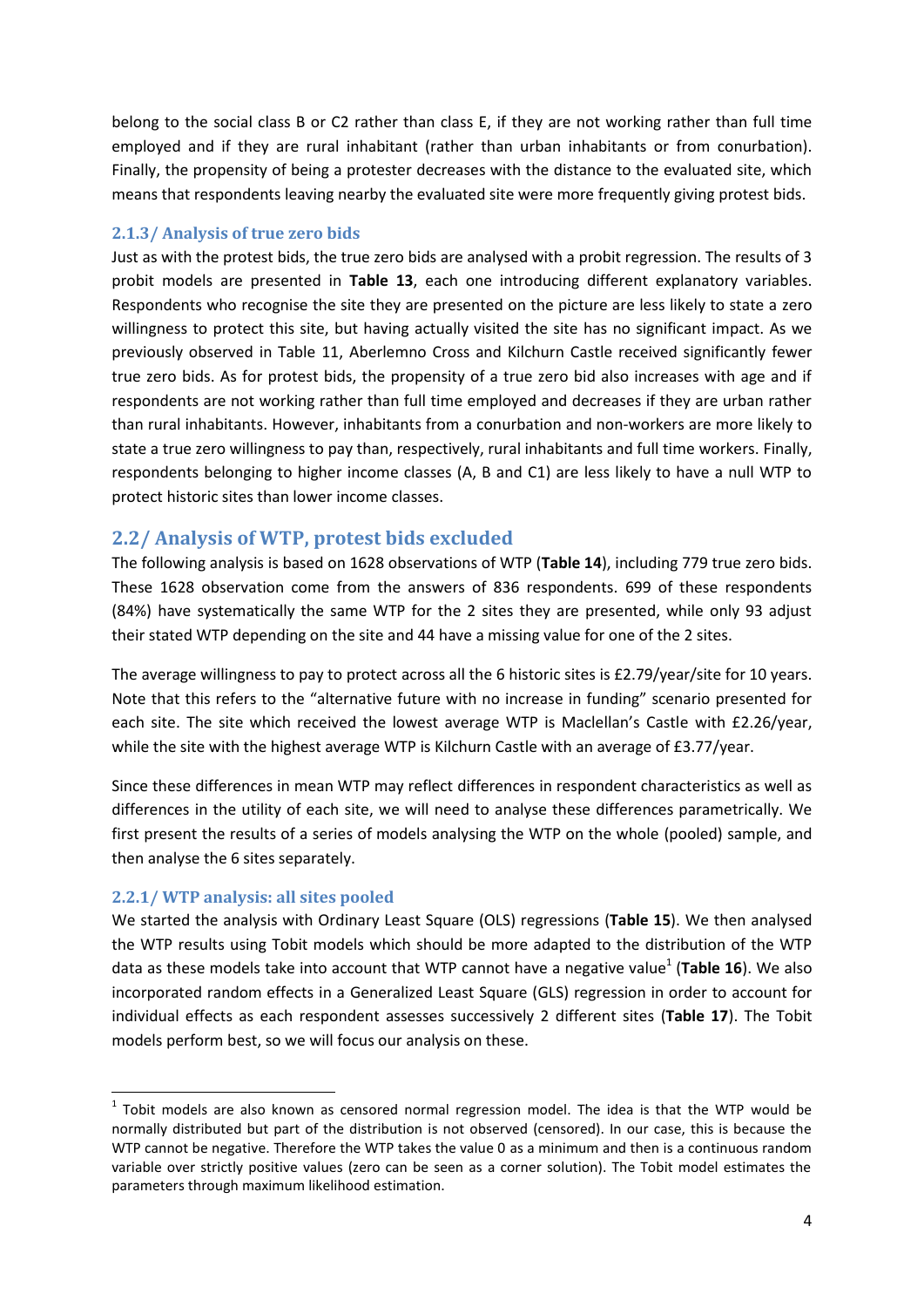**Table 16** presents the results of 6 different Tobit models. Tobit 1 and 4 test the effect of individual characteristics on WTP. Tobit 2 and 5 test the site effect. And Tobit 3 and 6 test both. Models 4, 5 and 6 account for the correlation of variance between the 2 answers of a same respondent.

The fact that respondents recognise the site on the picture has a significant and positive effect on their WTP to protect it and this effect is consistent across models. We see that in Tobit 2, Kilchurn Castle and Aberlemno Cross appear to have a significantly higher WTP than Mousa Broch but when allowing for correlation of variance in Tobit 4 this effect is not significant anymore. Consequently, the higher WTP is more likely to be due to the specificities of respondents who answered this questionnaire (Kilchurn Castle and Aberlemno Cross were presented in the same questionnaire) than to a real preference difference for these two sites relative to the other sites. Therefore there is no significant difference in the average WTP for the different sites. This is consistent with the result of Tobit 3 and 6, showing that when controlling for individual characteristics, the effect of site label on the WTP is not significant. We can then conclude that the WTP of respondents for the protection of the sites depends on (i) whether they recognise the site on the picture or not and (ii) on their age and income (social class).  $\rightarrow$  Respondents prefer to protect sites they know.

#### **2.2.2/ WTP analysis site by site**

Finally, we treated each site independently. **Table 18** and **19** present the results of respectively OLS regressions and Tobit models. Again, we will focus on the results of the Tobit models. Note that sample sizes are much lower here than in the pooled model.

Results show that for a specific site, respondents have a higher WTP for its protection if they recognise it, except for Kilchurn Castle. Again, having visited the site has no effect on their WTP.

Concerning individual characteristics, we should first mention that the number or respondents belonging to social class A is too low to measure any significant effect of this variable on WTP. It also appears that different variables have significant impacts of WTP depending on the questionnaire version. For sites presented in Questionnaire 1, inhabitants of conurbations are willing to pay lower amounts than rural inhabitants for the protection of Kilchurn Castle and Aberlemno Cross, as well as non-workers compared to full time workers. Within respondents of questionnaire 2, those belonging to social classes B and C1 have higher WTP than respondents belonging to class E for the conservation of Calanais and Maclellan's Castle. Finally, the WTP for St Andrews cathedral and Mousa Broch (questionnaire 3) is driven by social class, with all classes WTP more than class E, with higher income and lower age being associated with higher WTP.

Interestingly, the distance to the site systematically has a significant impact on the WTP for the least famous of the two sites presented in each questionnaire (Aberlemno Cross, Maclellan Castle and Mousa Broch), but no impact on the WTP for the more famous one (Kilchurn Castle, Calanais and St Andrews Cathedral). However the sign of the effect differs: distance has a positive impact of the WTP for Aberlemno Cross or Mousa Broch, but has a negative impact on the WTP for Maclellan Castle. In other words, the further away respondents are from Aberlemno Cross or Mousa Broch, the more they are willing to pay for their protection but, the further away they are from Maclellan Castle, the less they are willing to pay. It is always tricky to interpret what "distance" is picking up in stated preference surveys, since it may represent variations in socio-economic conditions as well as familiarity with a site or possible use. In Table we control for whether people "recognise" or have visited each site, so the effect of distance on WTP for Aberlemno, Maclellan's castle and Mousa may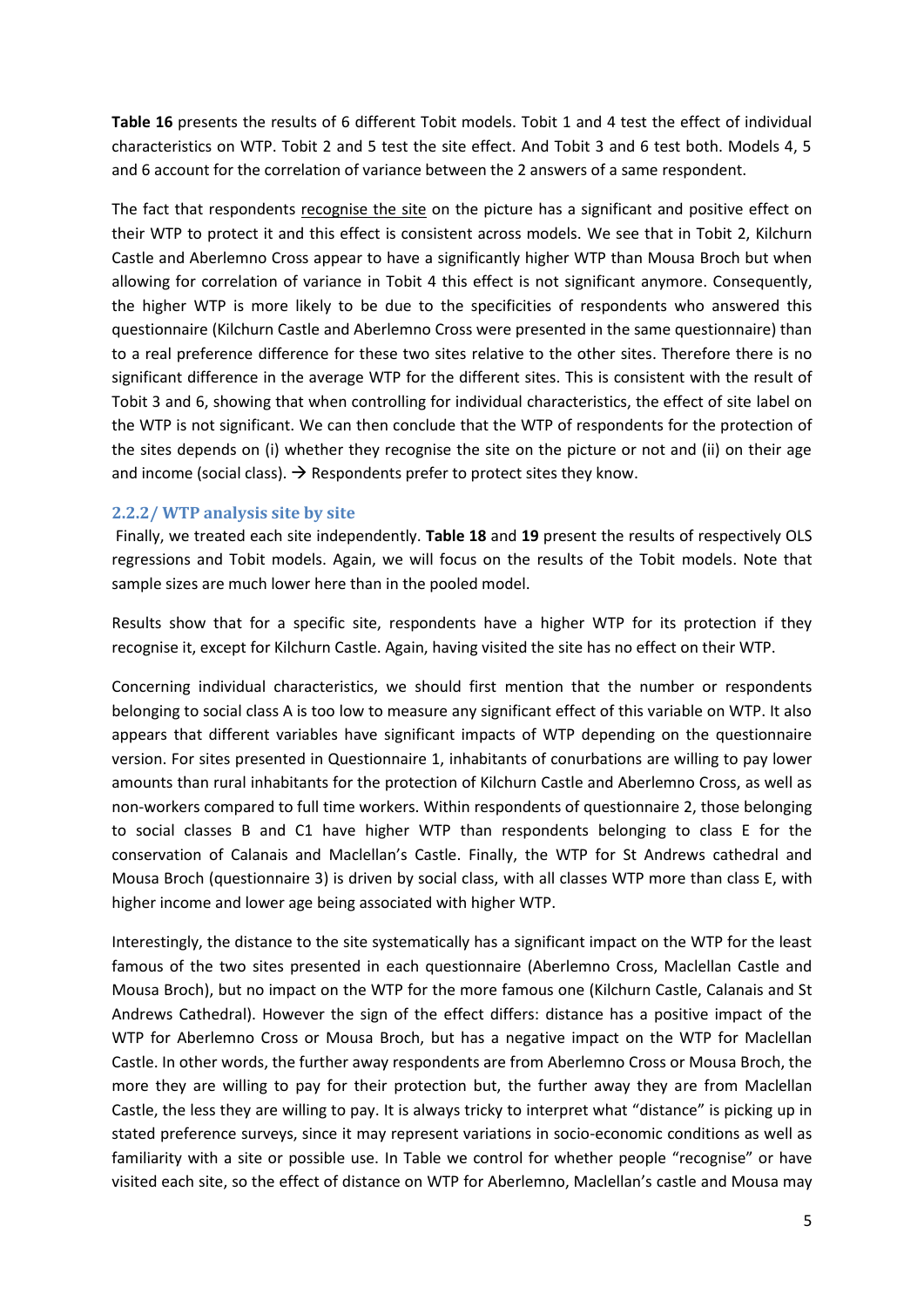be picking up a mixture of un-measured socio-economic variability as well as how much "ownership" or local price people have in the site – although the sign is puzzling for Maclellan's castle.

# Conclusions:

There is evidence here that people do care about the protection of HS sites, even if they do not visit them, indeed whether people have visited a site has no significant effect on willingness to pay to protect it for any of the 6 sites modelled. Being able to recognise a site is important to the magnitude of willingness to pay, as is socio-economic class (higher socio-economic group households, on the whole, are willing to pay more), although this pattern varies across sites. Once we control for observable differences in respondent characteristics, we find little evidence of significant differences in WTP across sites. This is interesting, since the sites range from the "famous" to the "relatively obscure", and vary greatly in actual visitor numbers. Familiarity with a site increases how much people are willing to pay to protect it. The number of zero bids (zero WTP) as a fraction of total bids does not vary much by site.

It is unfortunate that the survey company changed the design of the payment question. It is impossible to say whether we would have observed significant differences in WTP across sites with a different payment question (eg the payment card that was supposed to have been used). One pleasing finding is that the level of protest bidding is rather low, certainly compared to other UK studies. This implies that (i) people found the hypothetical market to be credible (ii) people, on the whole, support the idea that public tax revenues are an appropriate way of funding the conservation of historic sites in Scotland.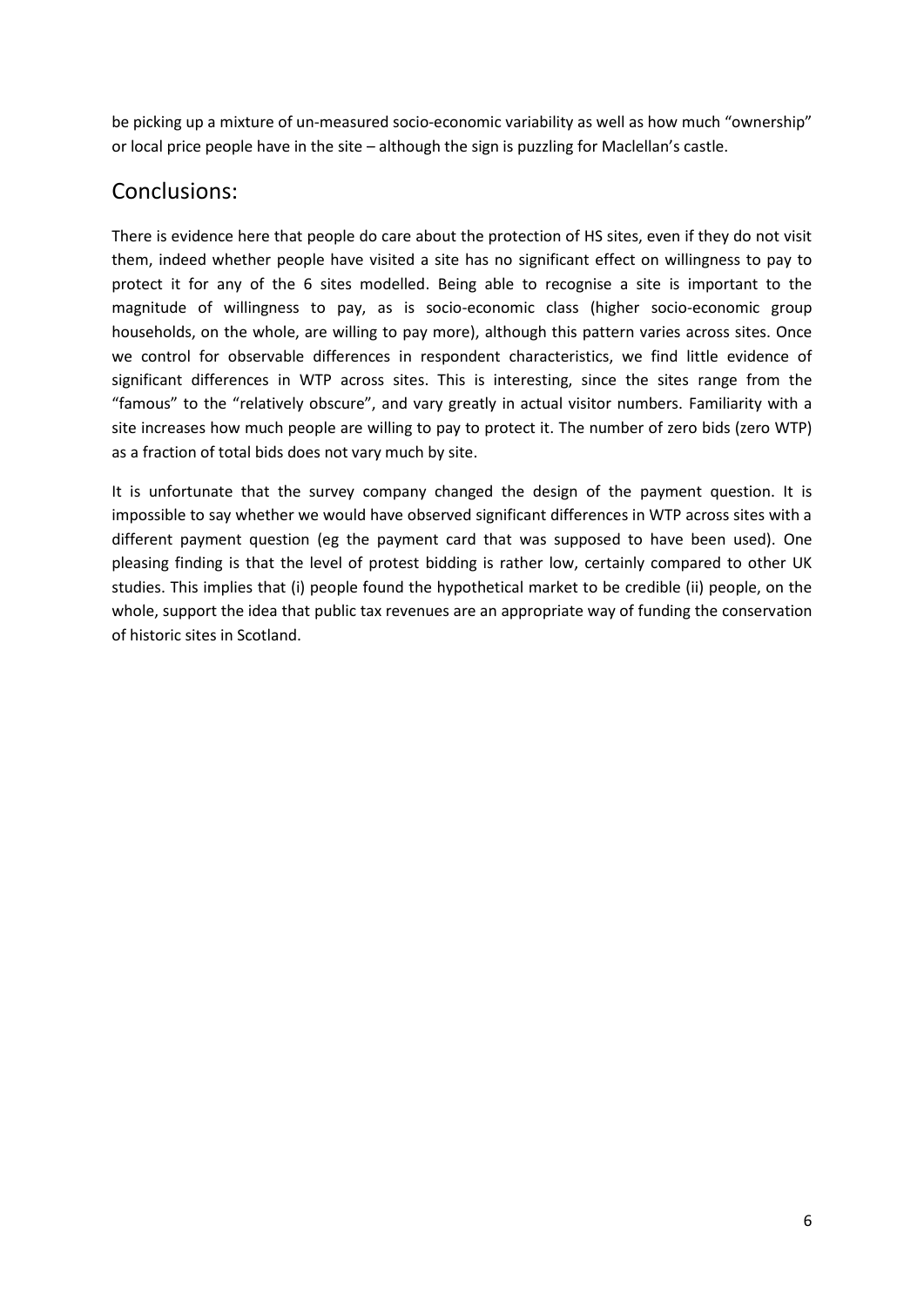# Appendices

#### **1/ Descriptive statistics of the sample**

#### Table 1: Number of responses by site

| <b>Site</b>                 | Freq. |      | Percent | Cum.  |
|-----------------------------|-------|------|---------|-------|
| Aberlemno Cross             |       | 309  | 16.31   | 16.31 |
| Calanais                    |       | 302  | 15.95   | 32.26 |
| Kilchurn Castle             |       | 309  | 16.31   | 48.57 |
| Maclellan's Castle          |       | 302  | 15.95   | 64.52 |
| Mousa Broch                 |       | 336  | 17.74   | 82.26 |
| <b>St Andrews Cathedral</b> |       | 336  | 17.74   | 100   |
| Total                       |       | 1894 | 100     |       |

#### Table 2: Do you recognise this picture? And if so, have you visited it before today?

First line: freq. ; second line: %

|                        |           |                |          | Site      |       |                  |         |
|------------------------|-----------|----------------|----------|-----------|-------|------------------|---------|
|                        | Aberlemno | Calanais       | Kilchurn | Maclellan | Mousa | <b>StAndrews</b> | Total   |
| Don't know             | 3         | $\overline{2}$ | 2        | 1         | 3     | 0                | 11      |
| \can't remember        | 0.97      | 0.66           | 0.65     | 0.33      | 0.89  | $\mathbf{0}$     | 0.58    |
| No - don't recognise   | 257       | 136            | 221      | 257       | 278   | 117              | 1 2 6 6 |
| and have not visited   | 83.17     | 45.03          | 71.52    | 85.1      | 82.74 | 34.82            | 66.84   |
|                        |           |                |          |           |       |                  |         |
| Yes - recognise and    | 19        | 36             | 24       | 10        | 14    | 127              | 230     |
| have visited           | 6.15      | 11.92          | 7.77     | 3.31      | 4.17  | 37.8             | 12.14   |
|                        |           |                |          |           |       |                  |         |
| Yes - recognise but    | 30        | 128            | 62       | 34        | 41    | 92               | 387     |
| have not visited       | 9.71      | 42.38          | 20.06    | 11.26     | 12.2  | 27.38            | 20.43   |
|                        |           |                |          |           |       |                  |         |
| Total                  | 309       | 302            | 309      | 302       | 336   | 336              | 1894    |
|                        | 100       | 100            | 100      | 100       | 100   | 100              | 100     |
| Chi <sub>2</sub> test: |           |                |          |           |       |                  |         |

Pearson chi2(15) 471.1205 0.000

-- > site and knowledge not independently distributed

#### Table 2b: distance by site

| Site               | Obs | Mean   | Std. Dev. | Min | Max |
|--------------------|-----|--------|-----------|-----|-----|
| Aberlemno Cross    | 308 | 71.21  | 26.75     | 5   | 181 |
| Calanais           | 302 | 188.57 | 18.56     | 103 | 249 |
| Kilchurn Castle    | 308 | 67.02  | 24.24     | 25  | 164 |
| Maclellan's Castle | 302 | 94.78  | 38.36     | 38  | 212 |
| Mousa Broch        | 336 | 285.13 | 42.77     | 122 | 374 |
| <b>St Andrews</b>  |     |        |           |     |     |
| Cathedral          | 336 | 59.59  | 31.55     | 5   | 191 |
| Total              |     |        |           |     |     |

 $Pr =$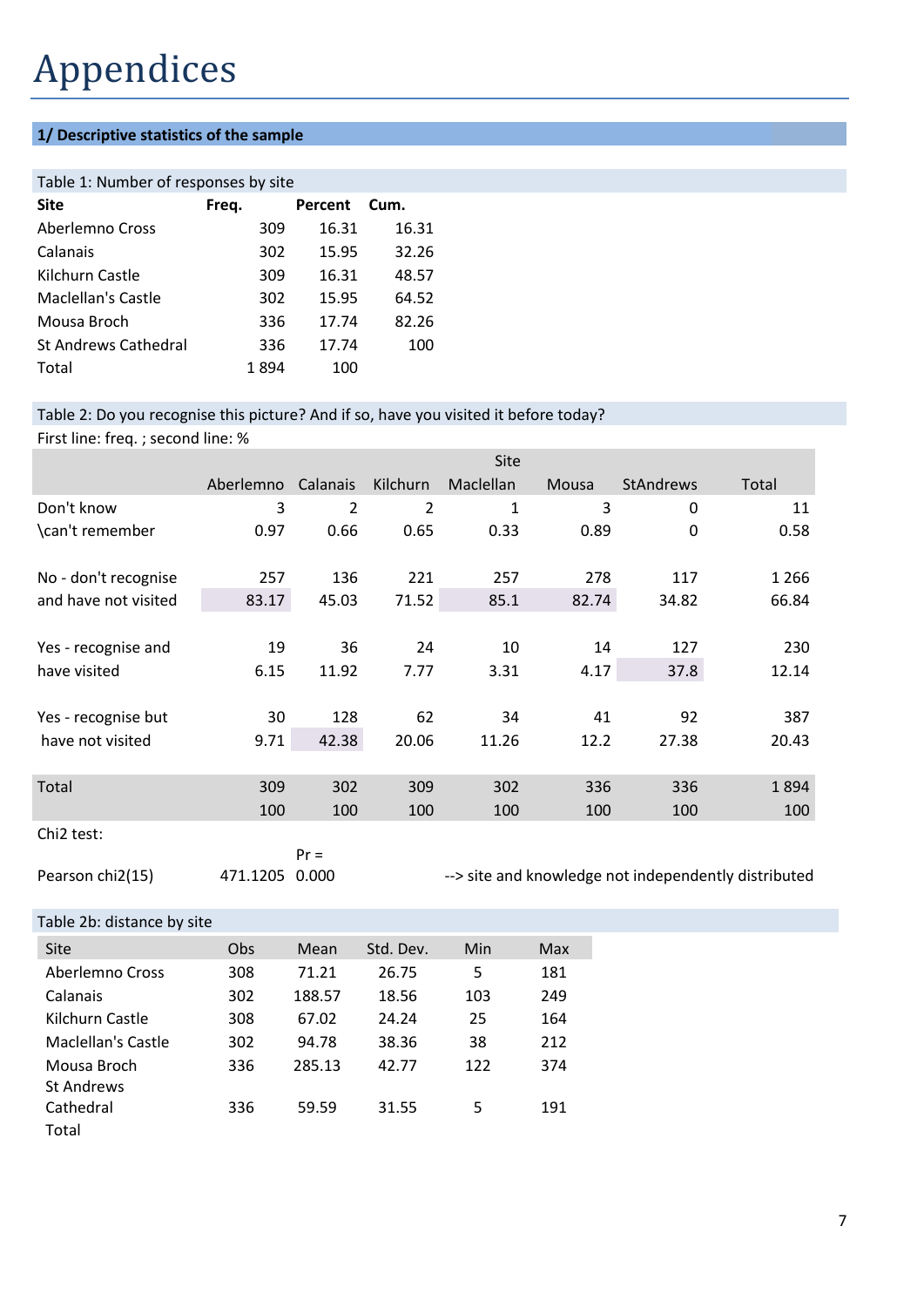| Table 3: Gender             |         |          |           |     |     |  |
|-----------------------------|---------|----------|-----------|-----|-----|--|
| Gender                      | Freq.   | Percent  | Cum.      |     |     |  |
| Male                        | 886     | 46.78    | 46.78     |     |     |  |
| Female                      | 1 0 0 8 | 53.22    | 100       |     |     |  |
| Total                       | 1894    | 100      |           |     |     |  |
|                             |         |          |           |     |     |  |
| Table 4: Working Status     |         |          |           |     |     |  |
| <b>Working Status</b>       | Freq.   | Percent  | Cum.      |     |     |  |
| Full time                   | 592     | 31.26    | 31.26     |     |     |  |
| Not work Not look           | 972     | 51.32    | 82.58     |     |     |  |
| Not work look               | 112     | 5.91     | 88.49     |     |     |  |
| Part time                   | 218     | 11.51    | 100       |     |     |  |
| Total                       | 1894    | 100      |           |     |     |  |
|                             |         |          |           |     |     |  |
| Table 5: Tenure             |         |          |           |     |     |  |
| Tenure                      | Freq.   | Percent  | Cum.      |     |     |  |
| Mortgage                    | 364     | 19.22    | 19.22     |     |     |  |
| Other                       | 40      | 2.11     | 21.33     |     |     |  |
| Owned outright              | 614     | 32.42    | 53.75     |     |     |  |
| Rent local authority        | 588     | 31.05    | 84.79     |     |     |  |
| Rent private                | 288     | 15.21    | 100       |     |     |  |
| Total                       | 1894    | 100      |           |     |     |  |
|                             |         |          |           |     |     |  |
| Table 6a: Social class      |         |          |           |     |     |  |
| Social class                | Freq.   | Percent  | Cum.      |     |     |  |
| Α                           | 18      | 0.95     | 0.95      |     |     |  |
| B                           | 268     | 14.15    | 15.1      |     |     |  |
| C1                          | 512     | 27.03    | 42.13     |     |     |  |
| C <sub>2</sub>              | 396     | 20.91    | 63.04     |     |     |  |
| D                           | 284     | 14.99    | 78.04     |     |     |  |
| E                           | 416     | 21.96    | 100       |     |     |  |
| Total                       | 1894    | 100      |           |     |     |  |
|                             |         |          |           |     |     |  |
| Table 6b: Marital Status    |         |          |           |     |     |  |
| <b>Marital Status</b>       | Freq.   | Percent  | Cum.      |     |     |  |
| Married\Living as Married   | 954     | 50.37    | 50.37     |     |     |  |
| Not Married                 | 940     | 49.63    | 100       |     |     |  |
| Total                       | 1894    | 100      |           |     |     |  |
|                             |         |          |           |     |     |  |
| Table 7: Population density |         |          |           |     |     |  |
| Population density          | Freq.   | Percent  | Cum.      |     |     |  |
| Conurbation                 | 580     | 30.62    | 30.62     |     |     |  |
| Rural                       | 694     | 36.64    | 67.27     |     |     |  |
| Urban                       | 620     | 32.73    | 100       |     |     |  |
| Total                       | 1894    | 100      |           |     |     |  |
|                             |         |          |           |     |     |  |
| Table 8: Child              |         |          |           |     |     |  |
| Variable                    | Obs     | Mean     | Std. Dev. | Min | Max |  |
| child                       | 1894    | 0.227033 | 0.419025  | 0   | 1   |  |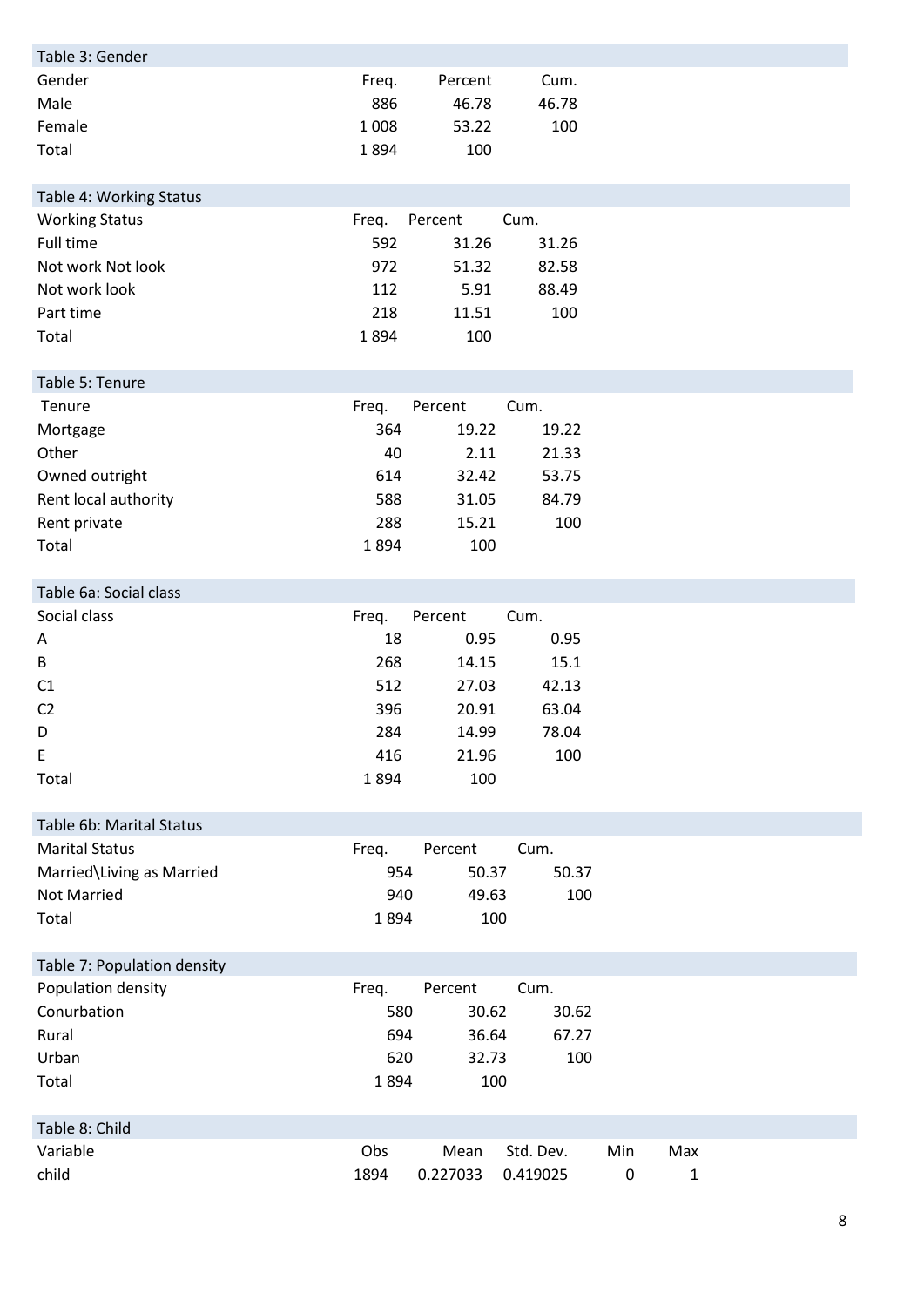## **Analysis of WTP = 0**

## **/\* Table 9: Number of wtp = 0 (protest AND true) \*/**

|                             | wtp   |         | Total    |                |       |
|-----------------------------|-------|---------|----------|----------------|-------|
| site                        | $= 0$ | wtp > 0 | $wtp>=0$ | <b>Missing</b> | Total |
| Aberlemno Cross             | 130   | 152     | 282      | 27             | 309   |
| Calanais                    | 150   | 127     | 277      | 25             | 302   |
| Kilchurn Castle             | 127   | 159     | 286      | 23             | 309   |
| Maclellan's Castle          | 163   | 115     | 278      | 24             | 302   |
| Mousa Broch                 | 166   | 140     | 306      | 30             | 336   |
| <b>St Andrews Cathedral</b> | 153   | 156     | 309      | 27             | 336   |
| Total                       | 889   | 849     | 1738     | 156            | 1894  |

## **/\* Table 10: If you answered £0, why was this? \*/**

| whywtp0                                                                     | Freq. | Percent | Cum.  |
|-----------------------------------------------------------------------------|-------|---------|-------|
| Already donate (enough) to charities                                        | 3     | 0.34    | 0.34  |
| Don't know\can't remember                                                   | 18    | 2.02    | 2.36  |
| Government/local authority should pay                                       | 13    | 1.46    | 3.82  |
| I am a member of the National Trust                                         | 3     | 0.34    | 4.16  |
| I am a non-tax payer/I am not working                                       | 11    | 1.24    | 5.4   |
| I am not concerned about the condition of this site                         | 236   | 26.55   | 31.95 |
| I cannot afford to pay any more in taxes, even if that means the site will  |       |         |       |
| deteriorate                                                                 | 515   | 57.93   | 89.88 |
| I do not know it/have never heard of it                                     | 6     | 0.67    | 90.55 |
| I do not know where the money will go/not clear where it will be spent      | 7     | 0.79    | 91.34 |
| I pay enough tax/do not want to pay more tax                                | 12    | 1.35    | 92.69 |
| It is not a priority/other things are more important (all references)       | 10    | 1.12    | 93.81 |
| It is not local/I would rather support local area                           | 4     | 0.45    | 94.26 |
| Nothing                                                                     | 3     | 0.34    | 94.6  |
| Other                                                                       | 20    | 2.25    | 96.85 |
| People with (more) money should pay                                         | 4     | 0.45    | 97.3  |
| Should go towards ALL sites/should go towards other sites                   | 4     | 0.45    | 97.75 |
| They get enough money                                                       | 9     | 1.01    | 98.76 |
| Visitors/tourists should pay an entrance fee/people who go there should pay | 11    | 1.24    | 100   |
| Total                                                                       | 889   | 100     |       |
| Highlighted: True 0                                                         |       |         |       |

## **/\* Table 11: Number of protest 0 \*/**

|                             | True 0 | Protest         | Total 0 |      | Total resp True / tot resp | Protest / Tot resp |
|-----------------------------|--------|-----------------|---------|------|----------------------------|--------------------|
| Aberlemno Cross             | 116    | 14              | 130     | 282  | 41.13%                     | 4.96%              |
| Calanais                    | 122    | 28              | 150     | 277  | 44.04%                     | 10.11%             |
| Kilchurn Castle             | 114    | 13 <sup>°</sup> | 127     | 286  | 39.86%                     | 4.55%              |
| Maclellan's Castle          | 137    | 26              | 163     | 278  | 49.28%                     | 9.35%              |
| Mousa Broch                 | 153    | 13 <sup>°</sup> | 166     | 306  | 50.00%                     | 4.25%              |
| <b>St Andrews Cathedral</b> | 137    | 16              | 153     | 309  | 44.34%                     | 5.18%              |
| Total                       | 779    | 110             | 889     | 1738 | 44.82%                     | 6.33%              |
|                             |        | <b>Dropped</b>  |         |      |                            |                    |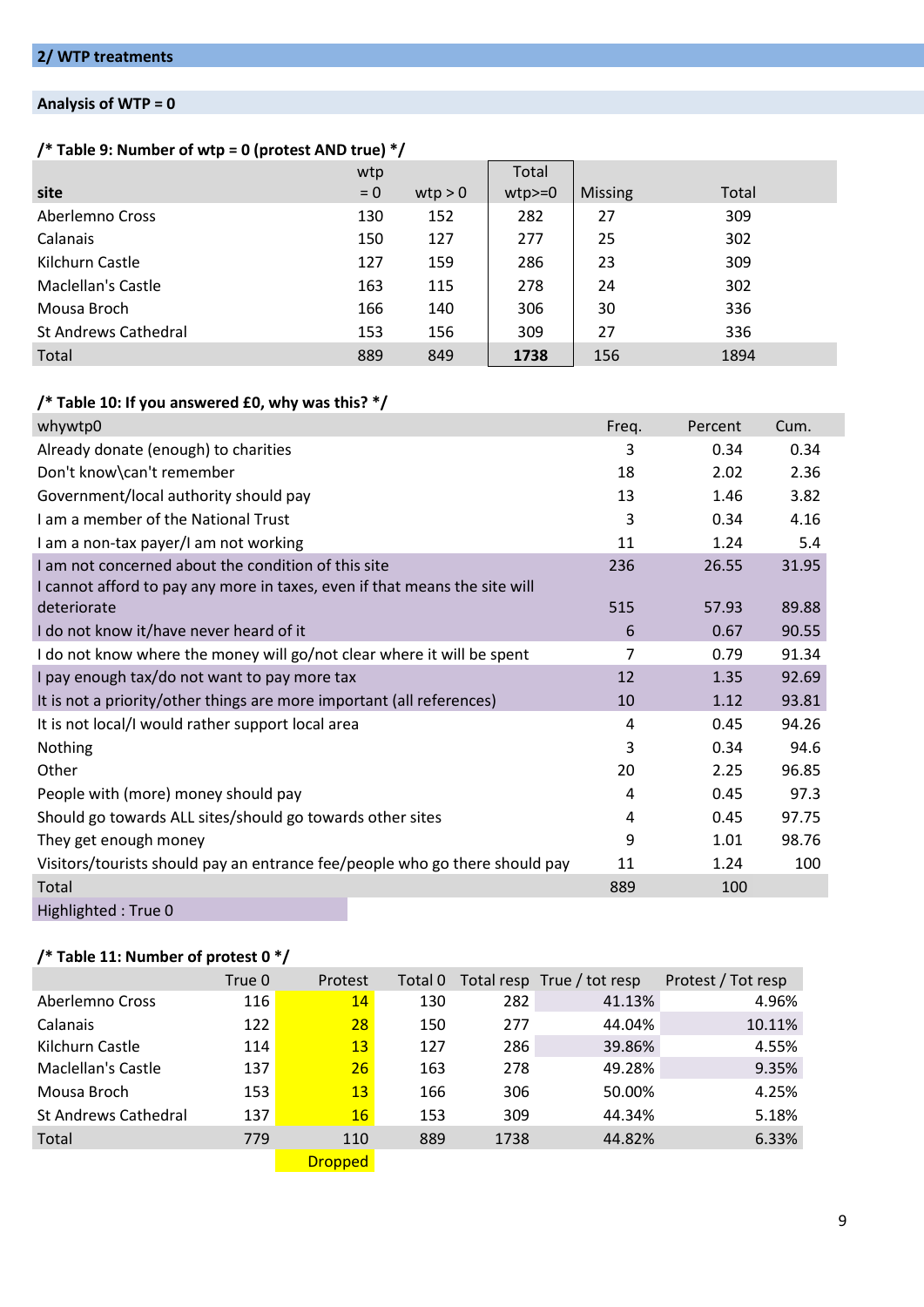#### **/\* Table 12: Who are the protest bidders? \*/**

| Probit regression           |          |       |         |       | Nb of obs   | 1730      |
|-----------------------------|----------|-------|---------|-------|-------------|-----------|
|                             |          |       |         |       | LR chi2(14) | 79.45     |
|                             |          |       |         |       | Prob > chi2 | 0         |
| Log likelihood = $-369.79$  |          |       |         |       | Pseudo R2   | 0.0970    |
|                             |          | Std.  |         |       |             |           |
| protest                     | Coef.    | Err.  | Z       | P > Z | [95% Conf.  | Interval] |
| kilchurn (ref Mousa)        | $-0.566$ | 0.361 | $-1.57$ | 0.117 | $-1.275$    | 0.142     |
| aberlemno (ref Mousa)       | $-0.529$ | 0.363 | $-1.46$ | 0.145 | $-1.241$    | 0.182     |
| calanais (ref Mousa)        | 0.193    | 0.217 | 0.89    | 0.372 | $-0.231$    | 0.618     |
| maclellan (ref Mousa)       | $-0.051$ | 0.320 | $-0.16$ | 0.874 | $-0.678$    | 0.576     |
| standrews (ref Mousa)       | $-0.656$ | 0.367 | $-1.79$ | 0.074 | $-1.375$    | 0.063     |
| recognise                   | 0.134    | 0.131 | 1.02    | 0.306 | $-0.123$    | 0.390     |
| visited                     | 0.156    | 0.170 | 0.91    | 0.361 | $-0.179$    | 0.490     |
| csex (1 if female)          | $-0.171$ | 0.106 | $-1.61$ | 0.107 | $-0.379$    | 0.037     |
| child                       | 0.451    | 0.133 | 3.4     | 0.001 | 0.191       | 0.712     |
| exactage                    | 0.009    | 0.003 | 2.66    | 0.008 | 0.002       | 0.015     |
| urban (ref rural)           | $-0.417$ | 0.127 | $-3.28$ | 0.001 | $-0.667$    | $-0.168$  |
| conurbation (ref rural)     | $-0.209$ | 0.123 | $-1.7$  | 0.089 | $-0.450$    | 0.032     |
| classA (ref E)              | 0.361    | 0.443 | 0.82    | 0.414 | $-0.506$    | 1.229     |
| classB (ref E)              | 0.409    | 0.168 | 2.44    | 0.015 | 0.080       | 0.739     |
| classC1 (ref E)             | 0.201    | 0.159 | 1.27    | 0.205 | $-0.110$    | 0.513     |
| classC2 (ref E)             | 0.302    | 0.159 | 1.9     | 0.057 | $-0.009$    | 0.614     |
| classD (ref E)              | 0.136    | 0.186 | 0.73    | 0.464 | $-0.228$    | 0.500     |
| nowork (ref work full time) | 0.458    | 0.137 | 3.35    | 0.001 | 0.190       | 0.726     |
| workparttime (ref work      |          |       |         |       |             |           |
| full time)                  | 0.075    | 0.205 | 0.37    | 0.715 | $-0.326$    | 0.476     |
| distance                    | $-0.003$ | 0.002 | $-1.94$ | 0.053 | $-0.006$    | 0.000     |
| constant                    | $-1.801$ | 0.506 | $-3.56$ | 0.000 | $-2.793$    | $-0.809$  |

**Reference levels for categorical variables**: *site reference level is Mousa Broch; population density reference level is rural; social class reference level is Class E and finally, working status reference level is "work full time". Variable csex takes the value 1 if gender is female, 0 if male.*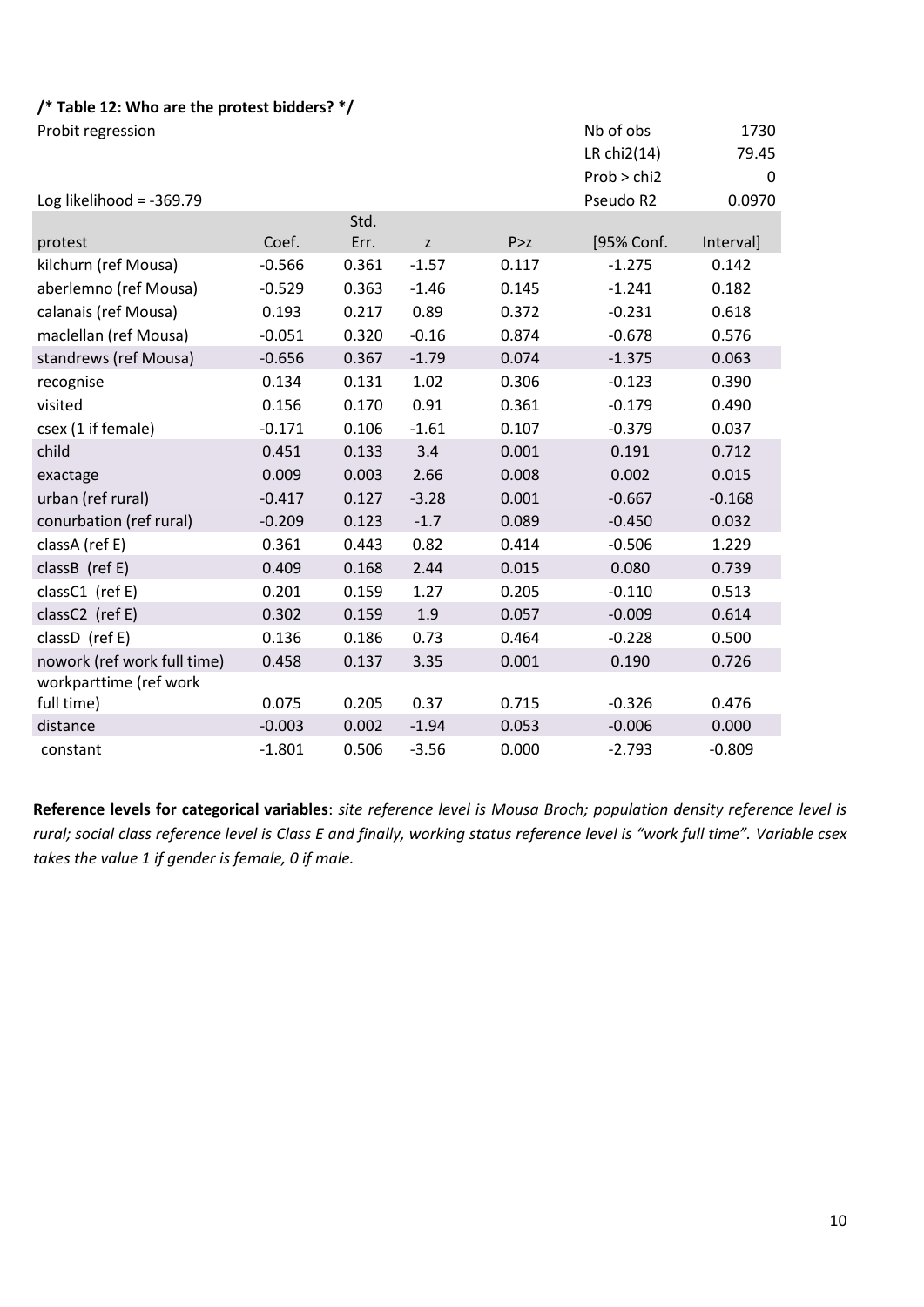#### **/\* Table 13: Analysis of WTP = 0 (true 0) \*/**

Probit regression : dependent variable wtp0 = 1 if wtp = 0, wtp0 = 1 if wtp > 0

|              | Probit 1    | Probit 2  | Probit 3    |
|--------------|-------------|-----------|-------------|
| recognise    | -.359***    | $-432***$ | $-429***$   |
| visited      | $-0.123$    | $-0.131$  | $-0.156$    |
| csex         | 0.099       |           | 0.088       |
| child        | 0.135       |           | 0.128       |
| exactage     | $.012***$   |           | $.012***$   |
| urban        | $-.152*$    |           | $-.161**$   |
| conurbation  | $.266***$   |           | $.271***$   |
| classA       | $-0.835**$  |           | $-.777*$    |
| classB       | $-0.548***$ |           | $-0.499***$ |
| classC1      | $-0.325***$ |           | $-.303***$  |
| classC2      | $-0.009$    |           | 0.032       |
| classD       | $-0.128$    |           | $-0.118$    |
| nowork       | $.150*$     |           | $.150*$     |
| workparttime | 0.020       |           | 0.010       |
| distance     | 0.000       |           | $-0.001$    |
| kilchurn     |             | $-.201*$  | $-0.332$    |
| aberlemno    |             | $-.216**$ | $-0.345$    |
| calanais     |             | 0.105     | 0.073       |
| maclellan    |             | 0.054     | $-0.055$    |
| standrews    |             | 0.119     | $-0.087$    |
| cons         | $-0.564***$ | $.126*$   | $-0.294$    |

**Reference levels for categorical variables**: *site reference level is Mousa Broch; population density reference level is rural; social class reference level is Class E and finally, working status reference level is "work full time". Variable csex takes the value 1 if gender is female, 0 if male.*

#### **Analysis of WTP (True zeros and > 0)**

| Table 14:          |       |      | Summary of wtp |             |            |
|--------------------|-------|------|----------------|-------------|------------|
| Site               | Freq. | Mean | Std. Dev.      | Min         | <b>Max</b> |
| Aberlemno Cross    | 268   | 3.22 | 13.84          | 0           | 200        |
| Calanais           | 249   | 2.54 | 9.95           | 0           | 150        |
| Kilchurn Castle    | 273   | 3.77 | 14.92          | 0           | 200        |
| Maclellan's Castle | 252   | 2.26 | 9.76           | 0           | 150        |
| Mousa Broch        | 293   | 2.32 | 5.10           | 0           | 50         |
| St Andrews Cathed. | 293   | 2.65 | 5.20           | 0           | 50         |
| Total              | 1628  | 2.79 | 10.41          | $\mathbf 0$ | 200        |
|                    |       |      |                |             |            |
| Total resp         | 1894  |      |                |             |            |
|                    |       |      |                |             |            |

| Protest    | 110 dropped       |
|------------|-------------------|
| Don't know | 155 missing value |
| No limit   | 1 missing value   |
| Total      | 1628 for analysis |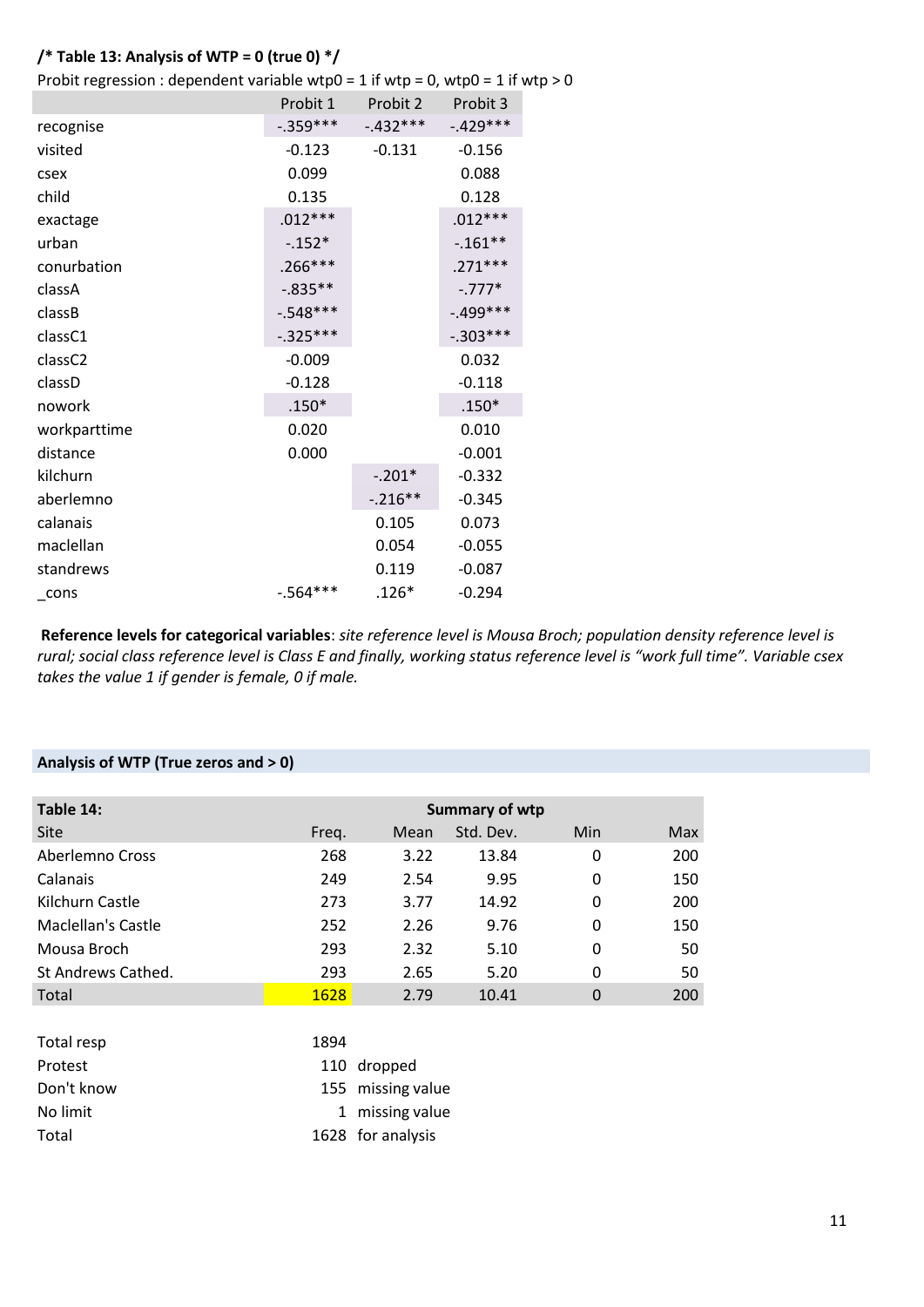# **/\* Table 15: OLS All sites pooled \*/<sup>2</sup>**

legend: \* p<.1; \*\* p<.05; \*\*\* p<.01

| Variable     | OLS1       | OLS <sub>2</sub> | OLS3       | -- > different explanatory variables |
|--------------|------------|------------------|------------|--------------------------------------|
| recognise    | 0.999      | $1.402**$        | $1.168*$   |                                      |
| visited      | $-1.234$   | $-1.012$         | $-1.136$   |                                      |
| csex         | $-0.476$   |                  | $-0.428$   |                                      |
| child        | $-0.210$   |                  | $-0.177$   |                                      |
| exactage     | $-0.001$   |                  | $-0.002$   |                                      |
| urban        | 1.025      |                  | 1.076*     |                                      |
| conurbation  | 0.355      |                  | 0.348      |                                      |
| classA       | 2.985      |                  | 2.691      |                                      |
| classB       | $2.246**$  |                  | $2.067**$  |                                      |
| classC1      | $3.097***$ |                  | $3.026***$ |                                      |
| classC2      | 1.253      |                  | 1.107      |                                      |
| classD       | 0.886      |                  | 0.842      |                                      |
| nowork       | $-0.359$   |                  | $-0.357$   |                                      |
| workparttime | $-0.669$   |                  | $-0.663$   |                                      |
| distance     | $-0.002$   |                  | 0.008      |                                      |
| kilchurn     |            | 1.304            | 2.651      |                                      |
| aberlemno    |            | 0.913            | 2.246      |                                      |
| calanais     |            | $-0.263$         | 0.350      |                                      |
| maclellan    |            | $-0.058$         | 1.194      |                                      |
| standrews    |            | $-0.031$         | 1.816      |                                      |
| cons         | 1.419      | $2.144***$       | $-1.154$   |                                      |

 2 **Reference levels for categorical variables**: *site reference level is Mousa Broch; population density reference level is rural; social class reference level is Class E and finally, working status reference level is "work full time". Variable csex takes the value 1 if gender is female, 0 if male.*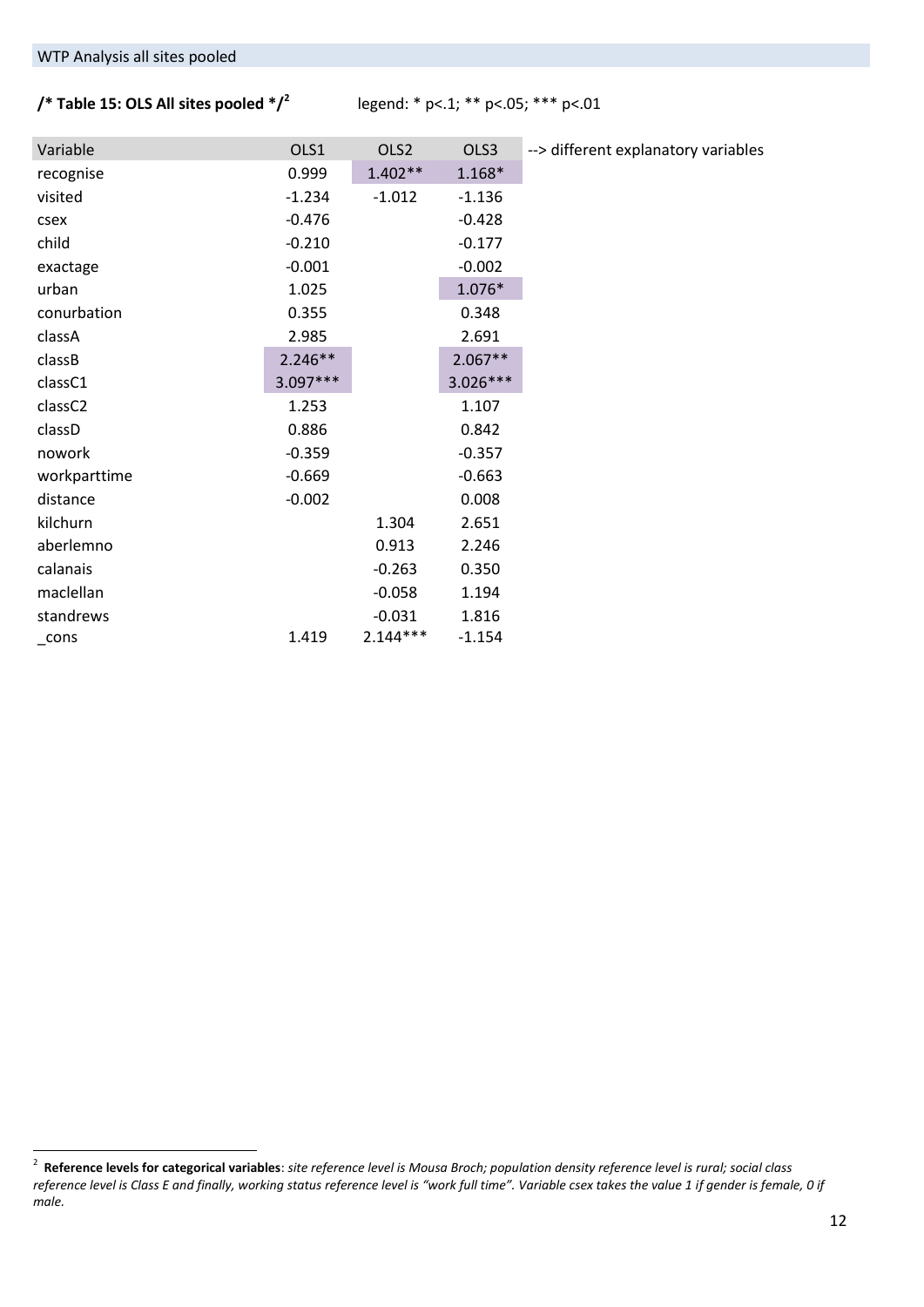# **/\* Table 16: Tobit All sites pooled \*/<sup>3</sup>**

legend: \* p<.1; \*\* p<.05; \*\*\* p<.01

| Variable        | Tobit 1    | Tobit 2     | Tobit 3    | Tobit 4    | Tobit 5             | Tobit 6    |
|-----------------|------------|-------------|------------|------------|---------------------|------------|
| recognise       | $3.625***$ | 4.560***    | $4.221***$ | $3.625**$  | 4.560***            | $4.221**$  |
| visited         | $-0.937$   | $-0.414$    | $-0.584$   | $-0.937$   | $-0.414$            | $-0.584$   |
| csex            | $-1.170$   |             | $-1.097$   | $-1.170$   |                     | $-1.097$   |
| child           | $-0.926$   |             | $-0.858$   | $-0.926$   |                     | $-0.858$   |
| exactage        | $-.081***$ |             | $-.082***$ | $-.081***$ |                     | $-.082***$ |
| urban           | $2.174**$  |             | $2.272**$  | 2.174      |                     | 2.272      |
| conurbation     | $-1.324$   |             | $-1.272$   | $-1.324$   |                     | $-1.272$   |
| classA          | $8.513*$   |             | $7.648*$   | $8.513***$ |                     | $7.648**$  |
| classB          | $6.610***$ |             | $6.138***$ | $6.610***$ |                     | $6.138***$ |
| classC1         | $6.483***$ |             | $6.270***$ | $6.483**$  |                     | $6.270**$  |
| classC2         | 2.259      |             | 1.882      | 2.259      |                     | 1.882      |
| classD          | 2.570      |             | 2.480      | 2.570      |                     | 2.480      |
| nowork          | $-1.343$   |             | $-1.264$   | $-1.343$   |                     | $-1.264$   |
| workparttime    | $-0.885$   |             | $-0.843$   | $-0.885$   |                     | $-0.843$   |
| distance        | $-0.003$   |             | 0.016      | $-0.003$   |                     | 0.016      |
| kilchurn        |            | 2.988 **    | 5.583      |            | 2.988               | 5.583      |
| aberlemno       |            | $2.637*$    | 5.219      |            | 2.637               | 5.219      |
| calanais        |            | $-0.957$    | 0.254      |            | $-0.957$            | 0.254      |
| maclellan       |            | $-0.456$    | 2.158      |            | $-0.456$            | 2.158      |
| standrews       |            | $-0.712$    | 3.131      |            | $-0.712$            | 3.131      |
| $\_cons$        | $-3.172$   | $-6.044***$ | $-8.510*$  | $-3.172$   | $-6.044**$          | $-8.510$   |
| Sigma $/$ _cons | 15.364***  | $15.555***$ | 15.329 *** |            | 15.365*** 15.555*** | 15.329 *** |

 3 **Reference levels for categorical variables**: *site reference level is Mousa Broch; population density reference level is rural; social class reference level is Class E and finally, working status reference level is "work full time". Variable csex takes the value 1 if gender is female, 0 if male.*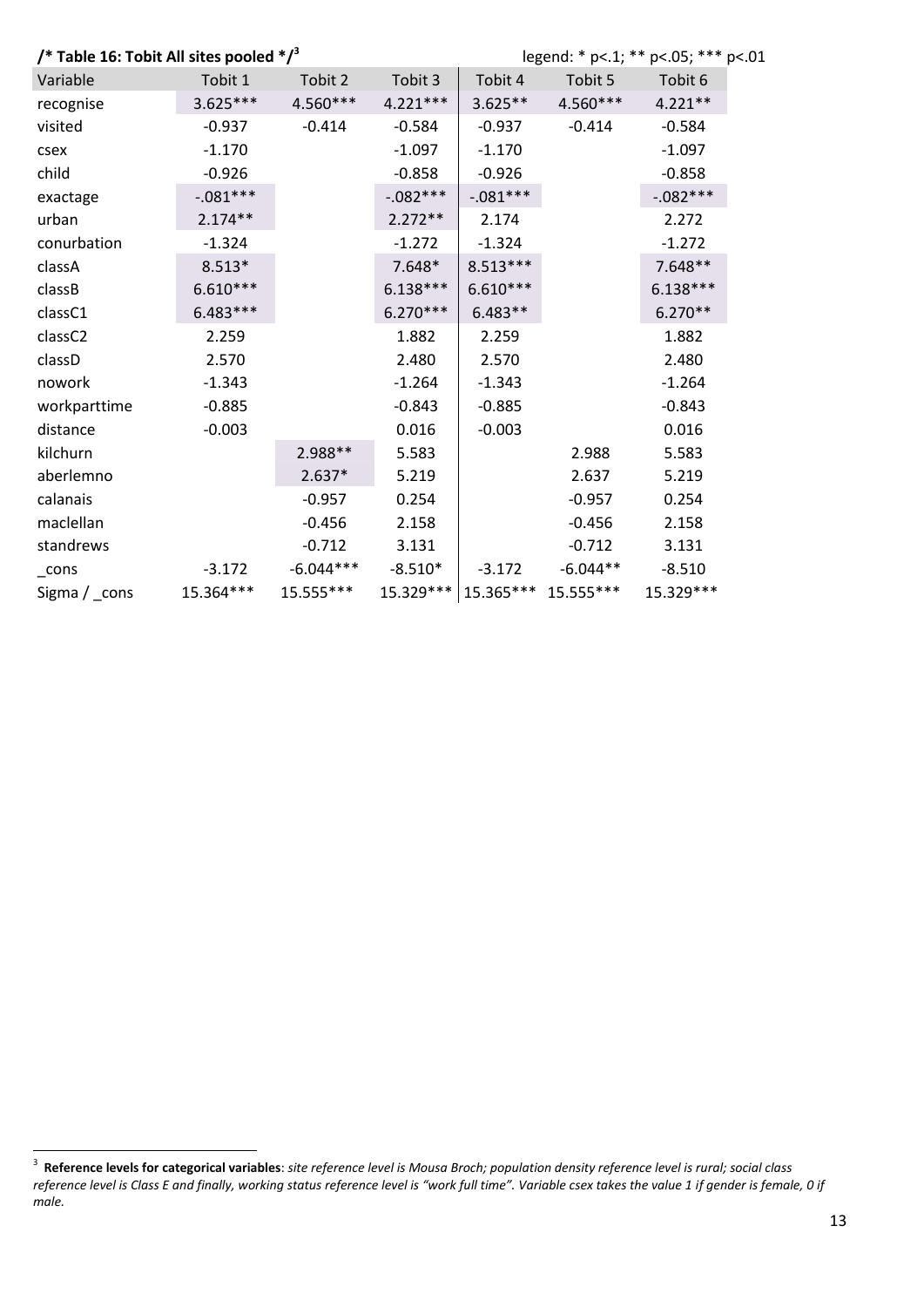## **/\* Table 17: Random effects GLS regression ; All sites pooled \*/**

|              | xtreg1     | xtreg2     | xtreg3     |
|--------------|------------|------------|------------|
| recognise    | .389 ***   | $.374***$  | $.373***$  |
| visited      | $.256*$    | $.262*$    | $.272*$    |
| csex         |            | $-0.630$   | $-0.595$   |
| child        |            | $-0.247$   | $-0.235$   |
| exactage     |            | $-0.007$   | $-0.008$   |
| urban        |            | 1.110      | 1.118      |
| conurbation  |            | 0.272      | 0.255      |
| classA       |            | 2.677      | 2.515      |
| classB       |            | 2.147      | 1.961      |
| classC1      |            | $3.264***$ | $3.171***$ |
| classC2      |            | 1.290      | 1.134      |
| classD       |            | 0.872      | 0.789      |
| nowork       |            | $-0.189$   | $-0.148$   |
| workparttime |            | $-0.595$   | $-0.537$   |
| distance     |            | $-0.000$   | 0.000      |
| kilchurn     |            |            | 1.053      |
| aberlemno    |            |            | 0.915      |
| calanais     |            |            | $-0.215$   |
| maclellan    |            |            | $-0.172$   |
| standrews    |            |            | 0.036      |
| cons         | $2.674***$ | 1.521      | 1.290      |

## **/\* Site by site \*/**

**Table 18: OLS site by site** 

| Variable            | kilchurn | aberlemno  | calanais  | maclellan  | standrews  | mousa     |
|---------------------|----------|------------|-----------|------------|------------|-----------|
| recognise           | $-0.315$ | 0.896      | 1.706     | $5.474***$ | 1.002      | 0.684     |
| visited             | $-1.429$ | $-1.783$   | $-1.493$  | $-2.630$   | $-0.259$   | $-0.755$  |
| csex                | $-2.098$ | $-1.005$   | 0.475     | 1.237      | $-0.525$   | $-0.721$  |
| child               | $-0.912$ | $-0.302$   | $-0.866$  | $-0.756$   | 1.320      | 1.247     |
| exactage            | $-0.003$ | 0.025      | 0.024     | 0.037      | $-.040**$  | $-.041**$ |
| urban               | 3.326    | 2.172      | 0.272     | $-0.844$   | $-0.243$   | $-0.783$  |
| conurbation         | $-1.920$ | $-2.588$   | 2.377     | 1.582      | 0.244      | $-0.058$  |
| classA              | 2.989    | 3.208      | 4.371     | 5.833      | 5.727      | 0.950     |
| classB              | $-0.031$ | $-0.401$   | 2.775     | 2.837      | 4.812 ***  | 4.332 *** |
| classC1             | 3.830    | 2.832      | $5.010**$ | 4.859 **   | $1.721*$   | 1.321     |
| classC <sub>2</sub> | $-0.312$ | 0.036      | 1.946     | 2.406      | $2.239**$  | $2.062**$ |
| classD              | $-0.126$ | $-0.065$   | 2.424     | 2.595      | $1.854*$   | 1.303     |
| nowork              | $-2.399$ | $-4.515**$ | 1.957     | 1.451      | $2.137***$ | $1.962**$ |
| workparttime        | 0.057    | $-1.418$   | $-0.519$  | $-0.412$   | 0.109      | 0.434     |
| distance            | 0.007    | $.061*$    | $-0.013$  | $-0.016$   | 0.005      | 0.013     |
| $_{\rm \_cons}$     | 4.616    | 0.092      | $-1.498$  | $-2.966$   | 0.659      | $-1.755$  |

legend: \* p<.1; \*\* p<.05; \*\*\* p<.01

**Reference levels for categorical variables**: *population density reference level is rural; social class reference level is Class E and finally, working status reference level is "work full time". Variable csex takes the value 1 if gender is female, 0 if male.*